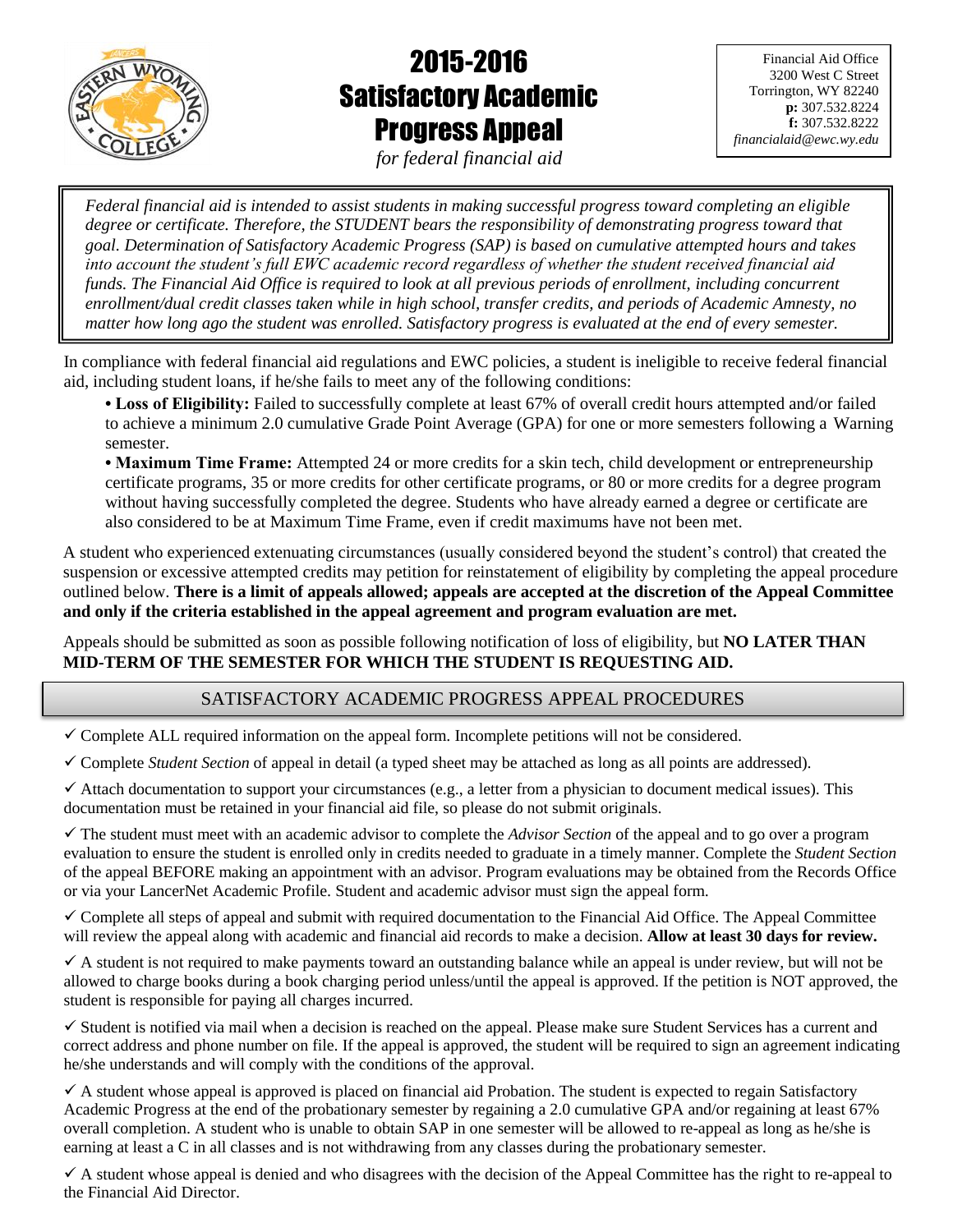#### STUDENT INFORMATION • SAP APPEAL

| Last Name                          | First Name                                                                  | M.I.      | <b>EWC Student ID Number</b>                                                                                 |
|------------------------------------|-----------------------------------------------------------------------------|-----------|--------------------------------------------------------------------------------------------------------------|
| Address (include apartment number) |                                                                             |           | Social Security Number (last four digits)                                                                    |
| City, ST, Zip                      |                                                                             |           | Phone Number (include area code)                                                                             |
|                                    | <b>STUDENT SECTION</b> (Complete BEFORE meeting with Advisor)               |           |                                                                                                              |
|                                    |                                                                             |           |                                                                                                              |
|                                    | Semester for which you are requesting reinstatement:                        | Fall 2015 | Spring 2016<br>Summer 2016                                                                                   |
|                                    | Have you previously filed an appeal for federal financial aid?              | Yes       | N <sub>0</sub>                                                                                               |
|                                    | If planning to transfer to a four-year institution, please indicate school: |           |                                                                                                              |
|                                    | If you have attended other colleges, please list here:                      |           | All official transcripts must be on file and evaluated by the Records Office before appeal will be reviewed. |

\* Please provide a detailed statement explaining why you believe the Appeal Committee should grant your request for continuation of your aid. **Make sure to address EACH semester that you did not meet minimum SAP standards.**  Although your reasons may be personal, the Committee requires explanation in order to make an informed decision based on the merit of your claims for appeal. Your appeal application will remain confidential. Please be specific, provide clear detail about your educational goals and attach supporting documentation. You may attach additional sheets if needed.

 What extenuating factors or circumstances have affected your academic performance? Include explanations for receiving deficient grades and /or reason for a cumulative GPA below 2.0. Also explain any circumstances that may have contributed to your withdrawing from or not completing your classes.

**\_\_\_\_\_\_\_\_\_\_\_\_\_\_\_\_\_\_\_\_\_\_\_\_\_\_\_\_\_\_\_\_\_\_\_\_\_\_\_\_\_\_\_\_\_\_\_\_\_\_\_\_\_\_\_\_\_\_\_\_\_\_\_\_\_\_\_\_\_\_\_\_\_\_\_\_\_\_\_\_\_\_\_\_\_\_\_\_\_\_\_\_\_\_\_\_\_\_\_\_\_\_\_\_\_\_\_\_**

\_\_\_\_\_\_\_\_\_\_\_\_\_\_\_\_\_\_\_\_\_\_\_\_\_\_\_\_\_\_\_\_\_\_\_\_\_\_\_\_\_\_\_\_\_\_\_\_\_\_\_\_\_\_\_\_\_\_\_\_\_\_\_\_\_\_\_\_\_\_\_\_\_\_\_\_\_\_\_\_\_\_\_\_\_\_\_\_\_\_\_\_\_\_\_\_\_\_\_\_\_\_\_\_\_\_\_\_

\_\_\_\_\_\_\_\_\_\_\_\_\_\_\_\_\_\_\_\_\_\_\_\_\_\_\_\_\_\_\_\_\_\_\_\_\_\_\_\_\_\_\_\_\_\_\_\_\_\_\_\_\_\_\_\_\_\_\_\_\_\_\_\_\_\_\_\_\_\_\_\_\_\_\_\_\_\_\_\_\_\_\_\_\_\_\_\_\_\_\_\_\_\_\_\_\_\_

**\_\_\_\_\_\_\_\_\_\_\_\_\_\_\_\_\_\_\_\_\_\_\_\_\_\_\_\_\_\_\_\_\_\_\_\_\_\_\_\_\_\_\_\_\_\_\_\_\_\_\_\_\_\_\_\_\_\_\_\_\_\_\_\_\_\_\_\_\_\_\_\_\_\_\_\_\_\_\_\_\_\_\_\_\_\_\_\_\_\_\_\_\_\_\_\_\_\_\_\_\_\_\_\_\_\_\_\_**

\_\_\_\_\_\_\_\_\_\_\_\_\_\_\_\_\_\_\_\_\_\_\_\_\_\_\_\_\_\_\_\_\_\_\_\_\_\_\_\_\_\_\_\_\_\_\_\_\_\_\_\_\_\_\_\_\_\_\_\_\_\_\_\_\_\_\_\_\_\_\_\_\_\_\_\_\_\_\_\_\_\_\_\_\_\_\_\_\_\_\_\_\_\_\_\_\_\_\_\_\_\_\_\_\_\_\_\_

 $\rightarrow$  Explain what changes have taken place and outline what positive measures you have taken that will allow you to resolve the deficiencies and ensure future academic success. If you are meeting with an academic advisor, tutor, counselor or attending study skills sessions on a regular basis, please indicate below.

**\_\_\_\_\_\_\_\_\_\_\_\_\_\_\_\_\_\_\_\_\_\_\_\_\_\_\_\_\_\_\_\_\_\_\_\_\_\_\_\_\_\_\_\_\_\_\_\_\_\_\_\_\_\_\_\_\_\_\_\_\_\_\_\_\_\_\_\_\_\_\_\_\_\_\_\_\_\_\_\_\_\_\_\_\_\_\_\_\_\_\_\_\_\_\_\_\_\_\_\_\_\_\_\_\_\_\_\_**

\_\_\_\_\_\_\_\_\_\_\_\_\_\_\_\_\_\_\_\_\_\_\_\_\_\_\_\_\_\_\_\_\_\_\_\_\_\_\_\_\_\_\_\_\_\_\_\_\_\_\_\_\_\_\_\_\_\_\_\_\_\_\_\_\_\_\_\_\_\_\_\_\_\_\_\_\_\_\_\_\_\_\_\_\_\_\_\_\_\_\_\_\_\_\_\_\_\_\_\_\_\_\_\_\_\_\_\_

\_\_\_\_\_\_\_\_\_\_\_\_\_\_\_\_\_\_\_\_\_\_\_\_\_\_\_\_\_\_\_\_\_\_\_\_\_\_\_\_\_\_\_\_\_\_\_\_\_\_\_\_\_\_\_\_\_\_\_\_\_\_\_\_\_\_\_\_\_\_\_\_\_\_\_\_\_\_\_\_\_\_\_\_\_\_\_\_\_\_\_\_\_\_\_\_\_\_

**\_\_\_\_\_\_\_\_\_\_\_\_\_\_\_\_\_\_\_\_\_\_\_\_\_\_\_\_\_\_\_\_\_\_\_\_\_\_\_\_\_\_\_\_\_\_\_\_\_\_\_\_\_\_\_\_\_\_\_\_\_\_\_\_\_\_\_\_\_\_\_\_\_\_\_\_\_\_\_\_\_\_\_\_\_\_\_\_\_\_\_\_\_\_\_\_\_\_\_\_\_\_\_\_\_\_\_\_**

\_\_\_\_\_\_\_\_\_\_\_\_\_\_\_\_\_\_\_\_\_\_\_\_\_\_\_\_\_\_\_\_\_\_\_\_\_\_\_\_\_\_\_\_\_\_\_\_\_\_\_\_\_\_\_\_\_\_\_\_\_\_\_\_\_\_\_\_\_\_\_\_\_\_\_\_\_\_\_\_\_\_\_\_\_\_\_\_\_\_\_\_\_\_\_\_\_\_\_\_\_\_\_\_\_\_\_\_